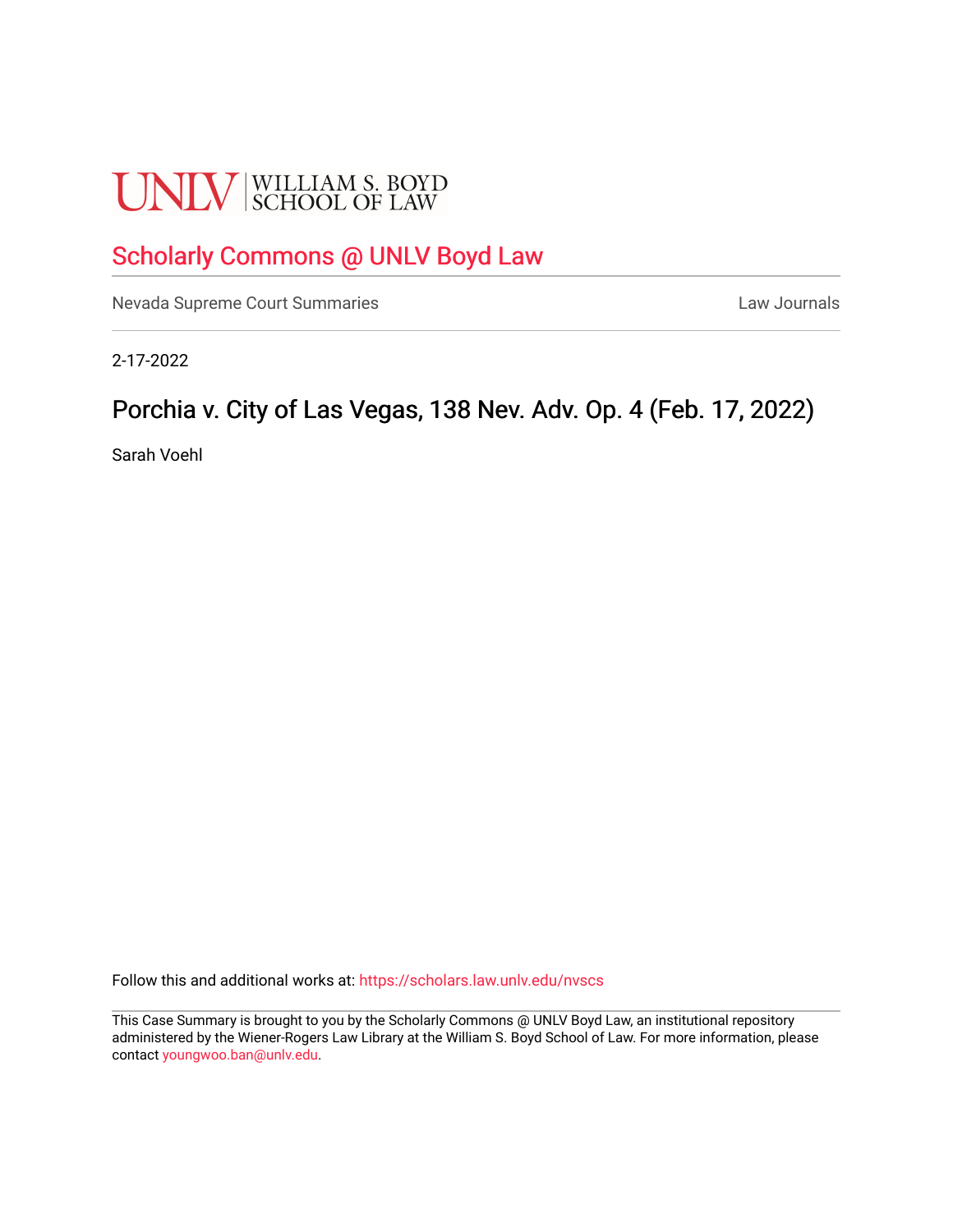*Porchia v. City of Las Vegas*, 138 Nev. Adv. Op. 4 (Feb. 17, 2022) 1

# APPLYING THE PUBLIC DUTY DOCTRINE AND THE GOOD SAMARITAN STATUTE TO PUBLIC OFFICERS WHO ACT BASED ON SOCIOECONOMIC STATUS

## **Summary**

In an opinion drafted by Justice Herndon, the Court considered whether the district court erred in dismissing the appellant Larry Porchia's complaint in its entirety. Porchia alleged that he was denied medical treatment and transportation by the EMTs after they negligently misdiagnosed him because he was experiencing homelessness and was uninsured. The district court dismissed his complaint with the rationale that the claims were barred by the public duty doctrine and the Good Samaritan statute. However, the Court reasoned that accepting Porchia's allegations as true, the EMT's failure to provide medical assistance or transportation to the hospital based on the appellant's socioeconomic status may be gross negligence and an affirmative act exempted from the public duty doctrine. Thus, the Good Samaritan statute would be inapplicable. The Court held that the district court erred in dismissing the complaint in its entirety.

### **Facts and Procedural History**

This opinion comes from an appeal from an Eighth Judicial District Court order granting a motion to dismiss a tort action. On August 26, 2015, at 3:45am, Porchia was suffering from severe stomach pain, vomiting, and hot flashes. His friend called for emergency help. Las Vegas Fire and Rescue dispatched EMTs Stephen Massa and Nicholas Pavelka. Massa and Pavelka put Porchia on a stretcher, took his vitals, and asked him questions about how he was feeling. Porchia requested to be taken to the hospital. Porchia's complaint stated that once he told Massa and Pavelka that he was experiencing homelessness and did not have insurance, they diagnosed him with gas pain and took him off the stretcher. Massa and Pavelka concluded that Porchia did not need to go to the hospital.

At 11 a.m. the same day, another one of Porchia's friends called emergency services because he had continuing severe pain. When Las Vegas Fire and Rescue were dispatched this time, with different EMTs, they immediately transported Porchia to the hospital. Porchia had emergency surgery for a bowl obstruction. Porchia stated that the doctor and nurse let me know that if he had received treatment earlier, he would not have needed emergency surgery.

Porchia brought a claim pro se against the respondents. The district court granted the respondents motion to dismiss on the basis that they couldn't be held liable because of the public duty doctrine, NRS 41.0336, and the Good Samaritan statute, NRS 41.500(5). The Court of Appeals affirmed the district court's order and the Supreme Court granted Porchia's petition for review.

<sup>&</sup>lt;sup>1</sup> By Sarah Voehl.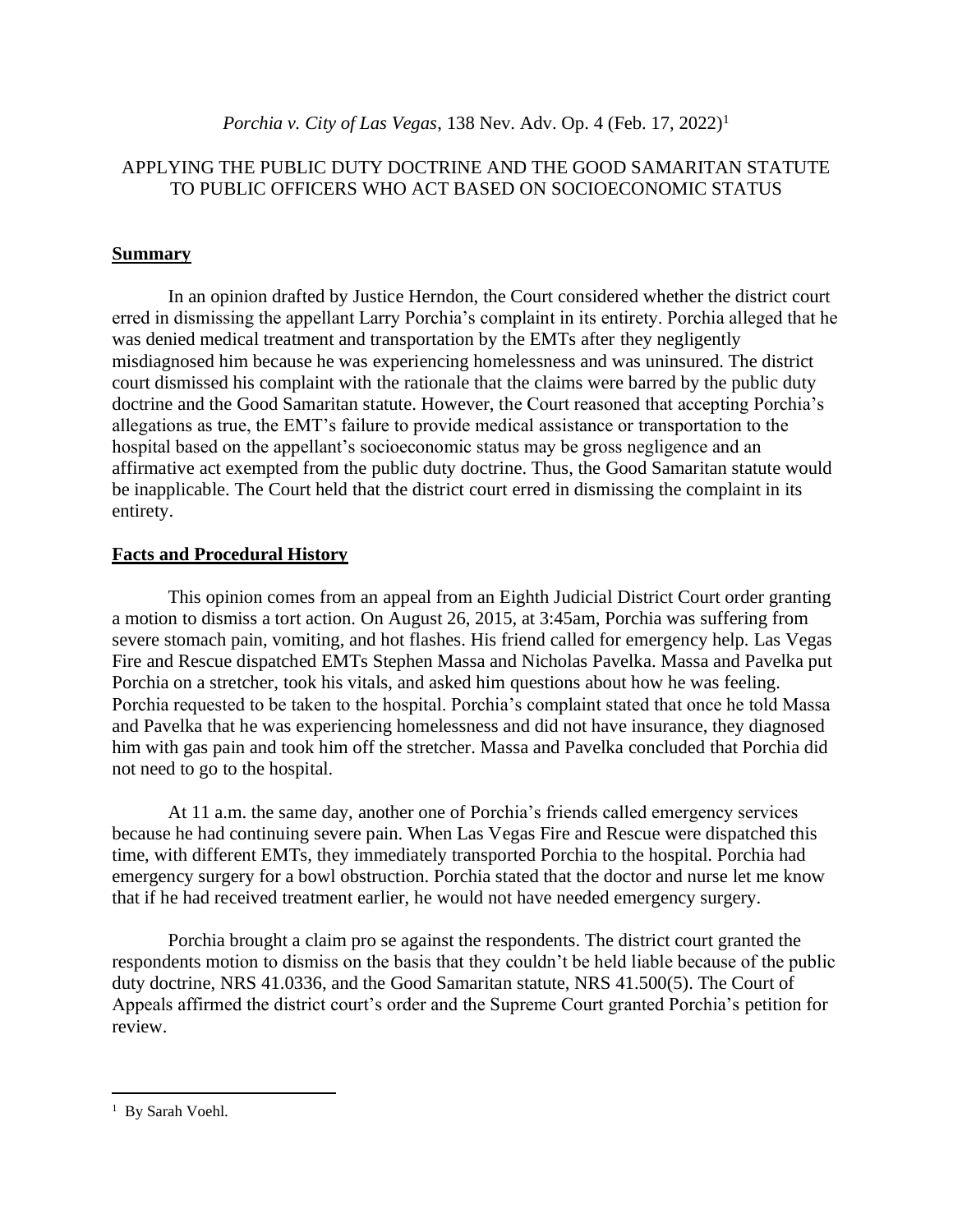#### **Discussion**

#### *The public duty doctrine*

The Court first clarified that they would review the district court's decision to dismiss a complaint under a de novo standard of review.<sup>2</sup> Then, they addressed whether the public duty doctrine applied. After reviewing past case law on the public duty doctrine, the Court explained that the doctrine shields public entities such as fire departments and ambulances services, from liability on the basis that they should not be inhibited by their good faith efforts to serve the community.<sup>3</sup> The doctrine applies even when the outcome of their care is less than desirable. The public duty doctrine was codified in the Nevada Revised Statutes and states that public officers assisting in an emergency are not liable for the negligent acts or omissions unless: (1) the officer made a promise or representation to a person who then relied on the promise or representation to their detriment, resulting in the officer assuming a duty to that person; or (2) the conduct of the officer "affirmatively caused the harm."<sup>4</sup> The public duty doctrine does not revoke the common law principal that governmental entities owe a duty to the public, not individuals.<sup>5</sup>

#### *The special duty exception*

Porchia argued that the first exception to the public duty doctrine, the special duty exception, applied to his case. The Court explained that there are two ways to establish a special duty, (1) if a statue or ordinance creates "mandatory acts" for the protection of an individual, or (2) if an officer "acting within the scope of official conduct, assumes a special duty by creating specific reliance on the part of certain individuals."<sup>6</sup> The Court held that the first way did not apply because Porchia did not point to a law that required the officers to transport him to the hospital under the circumstances. The Court pointed out that if an EMT has exercised a duty of care and determined that further intervention was unnecessary, the EMT does not have to transport the patient to the hospital. Next, the Court held that Porchia further failed to show a special duty created by a promise from the officers that he relied upon to his detriment. Porchia did not claim that the officers promised to take him the hospital.

#### *The affirmative harm exception*

Porchia also argued that the affirmative harm exception applies to his case because Massa and Pavelka refused him transport after learning about his socioeconomic status. He alleged that they took affirmative steps by taking him off the stretcher. The Court stated that in order to invoke the affirmative harm exception, Porchia must have alleged facts to demonstrate that Massa and Pavelka created a situation that led directly to Porchia's harm and that they "actively

<sup>2</sup> Dezzani v. Kern & Assocs., Ltd., 134 Nev. 61, 64 (2018).

<sup>3</sup> *See* Bruttomesso v. Las Vegas Metro. Police Dep't, 95 Nev. 151, 153 (1979); Scott v. Dep't of Commerce, 104 Nev. 580, 585-86 (1988).

<sup>4</sup> NEV. REV.STAT. § 41.0336.

<sup>5</sup> *Id.*

<sup>&</sup>lt;sup>6</sup> Coty v. Washoe Cnty., 108 Nev. 757, 760-61 n.6 (1992) (internal quotations omitted).